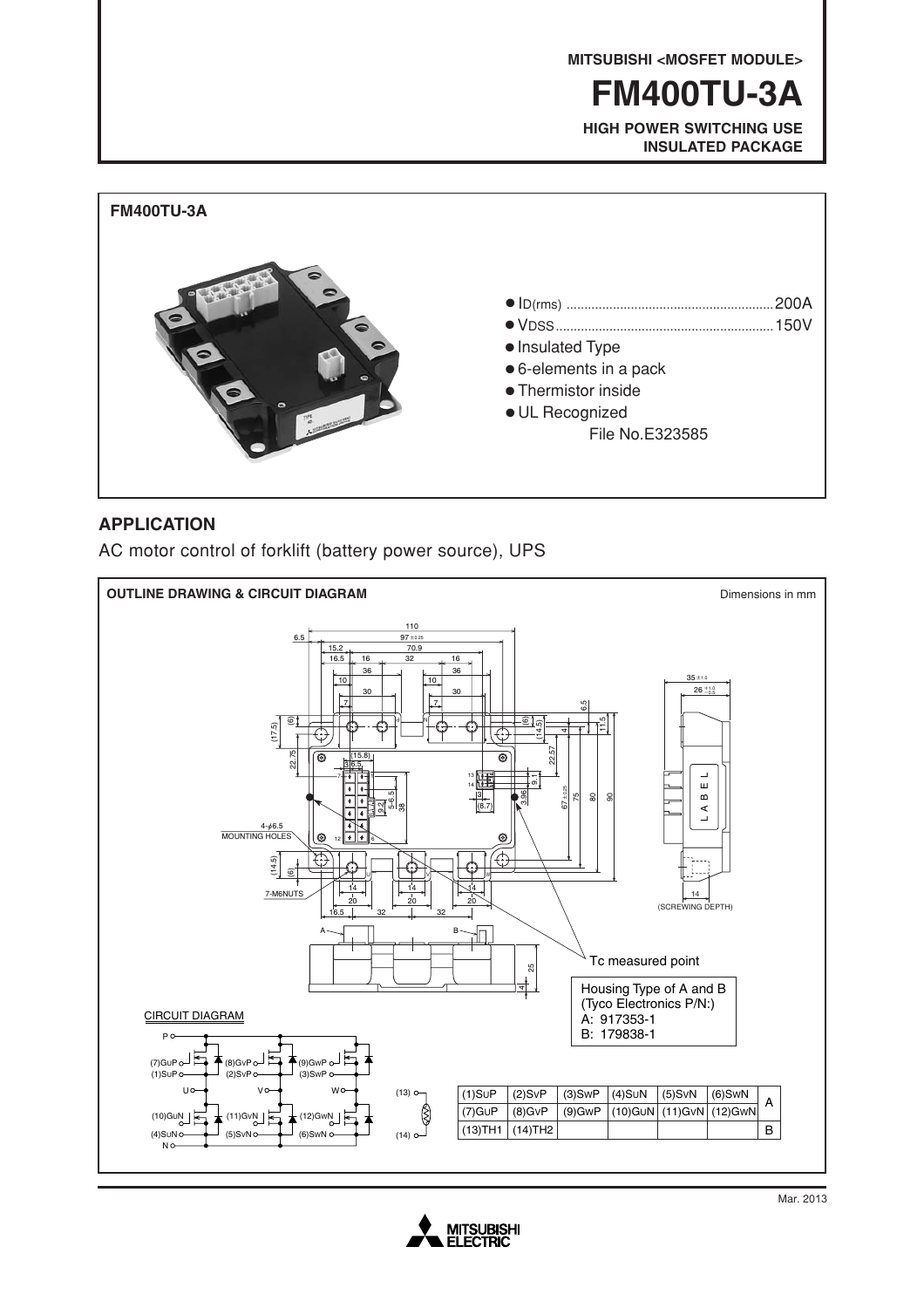### **HIGH POWER SWITCHING USE INSULATED PACKAGE**

| ABSOLUTE MAXIMUM RATINGS $(Tj = 25^{\circ}C)$ unless otherwise specified.) |  |  |
|----------------------------------------------------------------------------|--|--|
|                                                                            |  |  |

| Symbol      | Item                      | Conditions                                         | Rating         | Unit         |
|-------------|---------------------------|----------------------------------------------------|----------------|--------------|
| <b>VDSS</b> | Drain-source voltage      | G-S Short                                          | 150            | V            |
| <b>VGSS</b> | Gate-source voltage       | D-S Short                                          | ±20            | V            |
| ID          | Drain current             | $TC' = 112^{\circ}C^{*3}$                          | 200            | A            |
| <b>IDM</b>  |                           | Pulse <sup>*2</sup>                                | 400            | A            |
| <b>IDA</b>  | Avalanche current         | $L = 10\mu H$ Pulse <sup>*2</sup>                  | 200            | A            |
| $Is*1$      | Source current            |                                                    | 200            | A            |
| $IsM*1$     |                           | Pulse <sup><math>\overline{2}</math></sup>         | 400            | A            |
| $PD*4$      | Maximum power dissipation | $TC = 25^{\circ}C$                                 | 650            | W            |
| $PD^{*4}$   |                           | $TC' = 25^{\circ}C^{*3}$                           | 880            | W            |
| Tch         | Channel temperature       |                                                    | $-40 - 150$    | $^{\circ}C$  |
| Tstg        | Storage temperature       |                                                    | $-40$ ~ +125   | $^{\circ}$ C |
| Visol       | <b>Isolation voltage</b>  | Main terminal to base plate, AC 1 min, f=60Hz, RMS | 2500           | V            |
|             | Mounting torque           | Main Terminal M6                                   | $3.5 \sim 4.5$ | $N \cdot m$  |
|             |                           | Mounting to heat sink M6                           | $3.5 \sim 4.5$ | $N \cdot m$  |
|             | Weight                    | <b>Typical value</b>                               | 600            | g            |

### **ELECTRICAL CHARACTERISTICS (T<sup>j</sup> = 25**°**C unless otherwise specified.)**

|                                      |                                                                                      |                                                                                                                                | Limits                   |                          |                          | Unit                     |           |
|--------------------------------------|--------------------------------------------------------------------------------------|--------------------------------------------------------------------------------------------------------------------------------|--------------------------|--------------------------|--------------------------|--------------------------|-----------|
| Symbol<br>Item                       |                                                                                      | Conditions                                                                                                                     |                          | Min.                     | Typ.                     | Max.                     |           |
| <b>IDSS</b>                          | Drain cutoff current                                                                 | $VDS = VDSS$ , $VGS = 0V$                                                                                                      |                          |                          |                          | $\overline{1}$           | mA        |
| VGS(th)                              | Gate-source threshold voltage                                                        | $ID = 20mA$ , $VDS = 10V$                                                                                                      |                          | 4.7                      | 6                        | 7.3                      | $\vee$    |
| <b>IGSS</b>                          | Gate leakage current                                                                 | $VGS = VGSS$ , $VDS = 0V$                                                                                                      |                          |                          | $\overline{\phantom{0}}$ | 1.5                      | μA        |
| rDS(on)                              | Static drain-source                                                                  | $Ti = 25^{\circ}C$<br>$ID = 200A$                                                                                              |                          | $\overline{\phantom{0}}$ | 2.6                      | 3.55                     |           |
| (chip)                               | On-state resistance                                                                  | $VGS = 15V$                                                                                                                    | $Ti = 125^{\circ}C$      |                          | 4.8                      |                          | $m\Omega$ |
| VDS(0n)                              | Static drain-source                                                                  | $ID = 200A$                                                                                                                    | $Ti = 25^{\circ}C$       | $\overline{\phantom{0}}$ | 0.52                     | 0.71                     | $\vee$    |
| (chip)                               | On-state voltage                                                                     | $VGS = 15V$                                                                                                                    | $Ti = 125^{\circ}C$      |                          | 0.96                     | $\overline{\phantom{0}}$ |           |
| RDD'-SS'<br>Internal lead resistance | $ID = 200A$                                                                          | $T_i = 25^{\circ}C$                                                                                                            |                          | 0.8                      | $\overline{\phantom{0}}$ |                          |           |
|                                      | terminal-chip                                                                        | $T_i = 125^{\circ}C$                                                                                                           |                          | 1.12                     |                          | $m\Omega$                |           |
| $C$ iss                              | Input capacitance                                                                    | $VDS = 10V$<br>$VGS = 0V$                                                                                                      |                          |                          |                          | 75                       |           |
| Coss                                 | Output capacitance                                                                   |                                                                                                                                |                          |                          |                          | 10                       | nF        |
| Crss                                 | Reverse transfer capacitance                                                         |                                                                                                                                |                          |                          |                          | 6                        |           |
| QG                                   | Total gate charge                                                                    | $VDD = 80V$ , $ID = 200A$ , $VGS = 15V$                                                                                        |                          | $\overline{\phantom{0}}$ | 1300                     |                          | nC        |
| $td($ on $)$                         | Turn-on delay time                                                                   | $VDD = 80V$ , $ID = 200A$ , $VGS1 = VGS2 = 15V$<br>$\text{RG} = 6.3\Omega$ , Inductive load switching operation<br>$Is = 200A$ |                          | $\overline{\phantom{0}}$ | $\overline{\phantom{0}}$ | 400                      |           |
| tr                                   | Rise time                                                                            |                                                                                                                                |                          | $\overline{\phantom{0}}$ |                          | 300                      | ns        |
| $td($ off $)$                        | Turn-off delay time                                                                  |                                                                                                                                |                          |                          |                          | 450                      |           |
| $t$ f                                | Fall time                                                                            |                                                                                                                                |                          |                          |                          | 200                      |           |
| $\text{tr}^{\star 1}$                | Reverse recovery time                                                                |                                                                                                                                |                          |                          |                          | 200                      | ns        |
| $Qrr^{*1}$                           | Reverse recovery charge                                                              |                                                                                                                                |                          |                          | 7.0                      | $\overline{\phantom{0}}$ | μC        |
| $VSD*1$                              | Source-drain voltage                                                                 | $Is = 200A$ , $VGS = 0V$                                                                                                       |                          |                          |                          | 1.3                      | $\vee$    |
| $Rth(j-c)$                           | MOSFET part $(1/6 \text{ module})^{*7}$<br>Thermal resistance                        |                                                                                                                                | $\overline{\phantom{0}}$ | $\overline{\phantom{m}}$ | 0.19                     |                          |           |
| $Rth(j-c')$                          |                                                                                      | MOSFET part $(1/6 \text{ module})^{*3}$                                                                                        |                          | $\overline{\phantom{0}}$ |                          | 0.142                    | K/W       |
| $Rth(c-s)$                           |                                                                                      | Case to fin, Thermal grease Applied <sup>*8</sup> (1/6 module)                                                                 |                          | $\overline{\phantom{0}}$ | 0.1                      | $\overline{\phantom{0}}$ |           |
| $Rth(c'-s')$                         | Contact thermal resistance<br>Case to fin, Thermal grease Applied*3, *8 (1/6 module) |                                                                                                                                |                          | $\overline{\phantom{0}}$ | 0.09                     | $\overline{\phantom{0}}$ |           |

### **NTC THERMISTOR PART**

| Parameter<br>Symbol |                   | Conditions                                                                  | Limits            |      |  | Unit      |
|---------------------|-------------------|-----------------------------------------------------------------------------|-------------------|------|--|-----------|
|                     |                   | Min.                                                                        | T <sub>VD</sub> . | Max. |  |           |
| $R25*6$             | Resistance        | $TTH = 25^{\circ}C^{*5}$                                                    |                   | 100  |  | $k\Omega$ |
| $B^{*6}$            | <b>B</b> Constant | Resistance at T <sub>H</sub> = $25^{\circ}$ C, $50^{\circ}$ C <sup>*5</sup> |                   | 4000 |  |           |

\*1: It is characteristics of the anti-parallel, source to drain free-wheel diode (FWDi).<br>\*2: Pulse width and repetition rate should be such that the device junction temperature (Tj) does not exceed Tj max rating.<br>\*3: Tc' m

\*5: TTH is thermistor temperature.<br>\*6: B = (InR1-InR2)/(1/T1-1/T2) R1: Resistance at T1(K), R2: Resistance at T2(K)<br>\*7: Tc measured point is shown in page OUTLINE DRAWING.<br>\*8: Typical value is measured by using thermal

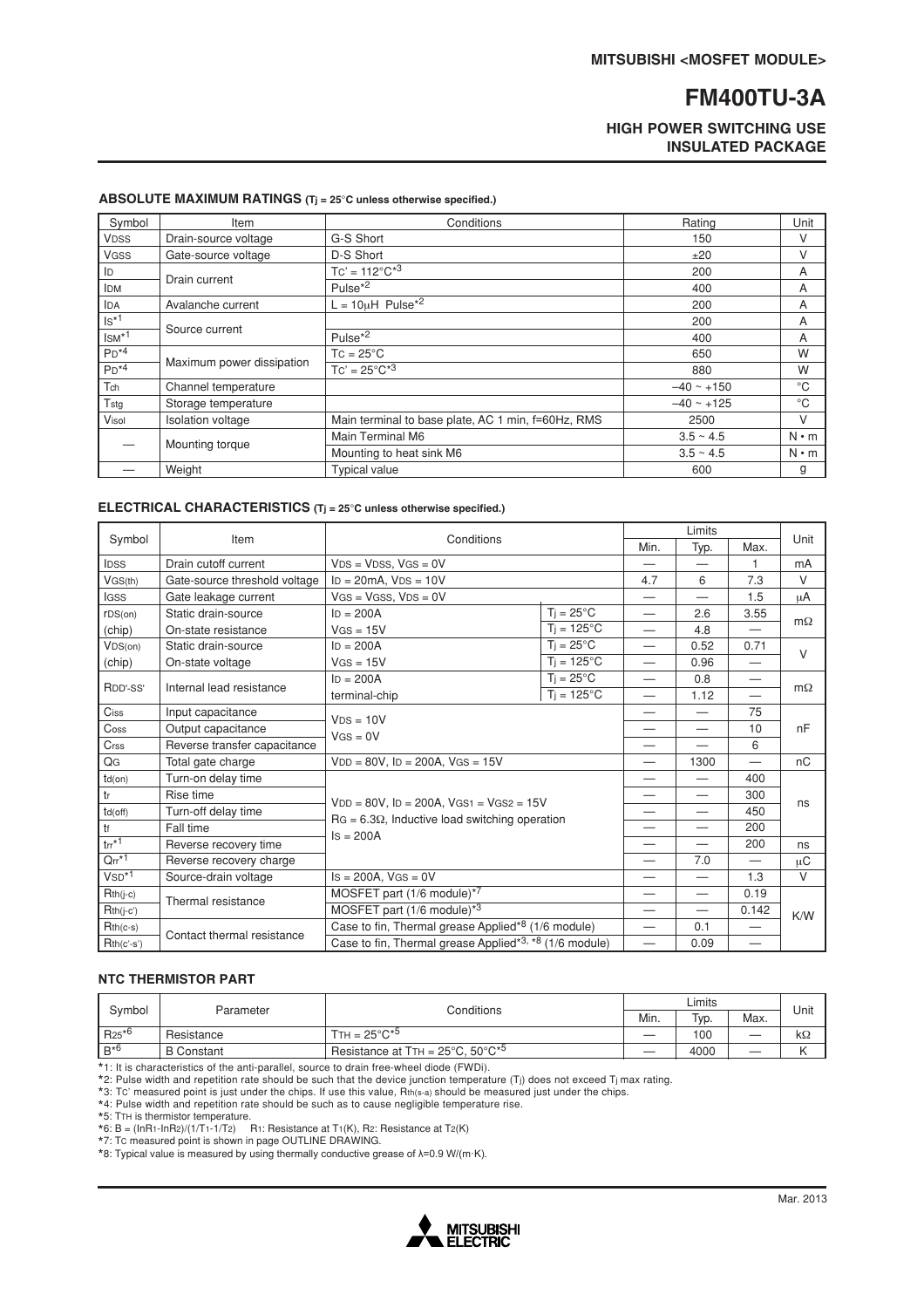**HIGH POWER SWITCHING USE INSULATED PACKAGE**

#### **OUTPUT CHARACTERISTICS (TYPICAL)** Chip 400  $VGS = 20V$  $12v$ 350  $15$  $10V$  $\overline{D}(\overline{A})$ DRAIN CURRENT ID (A) 300 **DRAIN CURRENT** 250 200  $9V$ 150 100 50  $T_i = 25^\circ C$  $0<sub>0</sub>$ 0 0.4 0.8 1.2 1.6 2.0

**PERFORMANCE CURVES**

DRAIN-SOURCE VOLTAGE VDS (V)







GATE-SOURCE VOLTAGE VGS (V)



#### **CAPACITANCE VS. DRAIN-SOURCE VOLTAGE (TYPICAL)** 102 7 5 3 Ciss  $(\sf nF)$ CAPACITANCE (nF) 2 CAPACITANCE 101 7 5 3 2 Coss  $VGS = 0V ||$   $|| || ||$   $\bigcup_{\text{Crss}}$  $10<sup>0</sup>$   $10<sup>-1</sup>$   $2<sup>3</sup>$   $5<sup>7</sup>10<sup>0</sup>$   $2<sup>3</sup>$   $5<sup>7</sup>10<sup>1</sup>$   $2<sup>3</sup>$   $5<sup>7</sup>10<sup>2</sup>$ DRAIN-SOURCE VOLTAGE VDS (V)

### **MITSUBISHI ELECTRIC**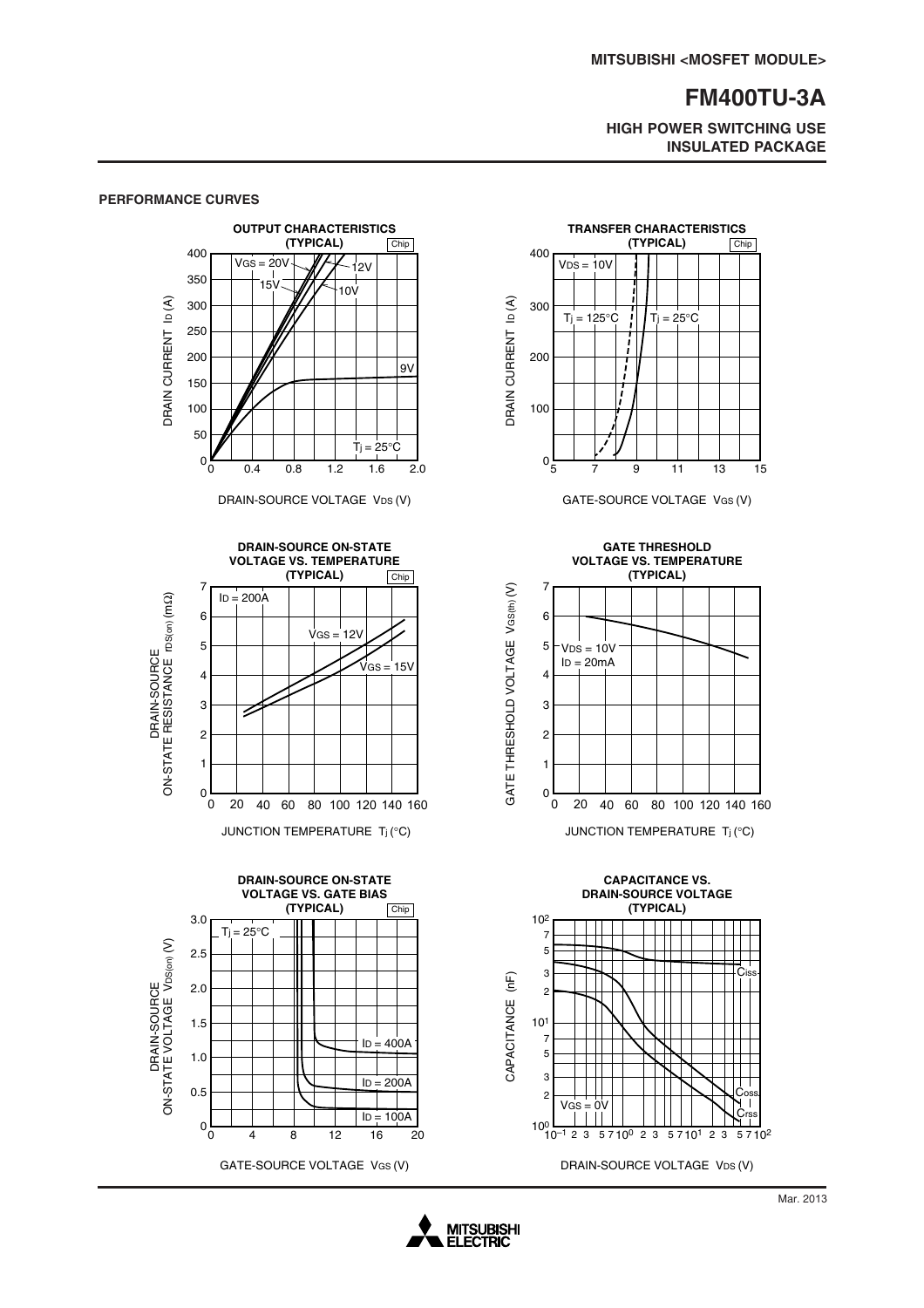**HIGH POWER SWITCHING USE INSULATED PACKAGE**



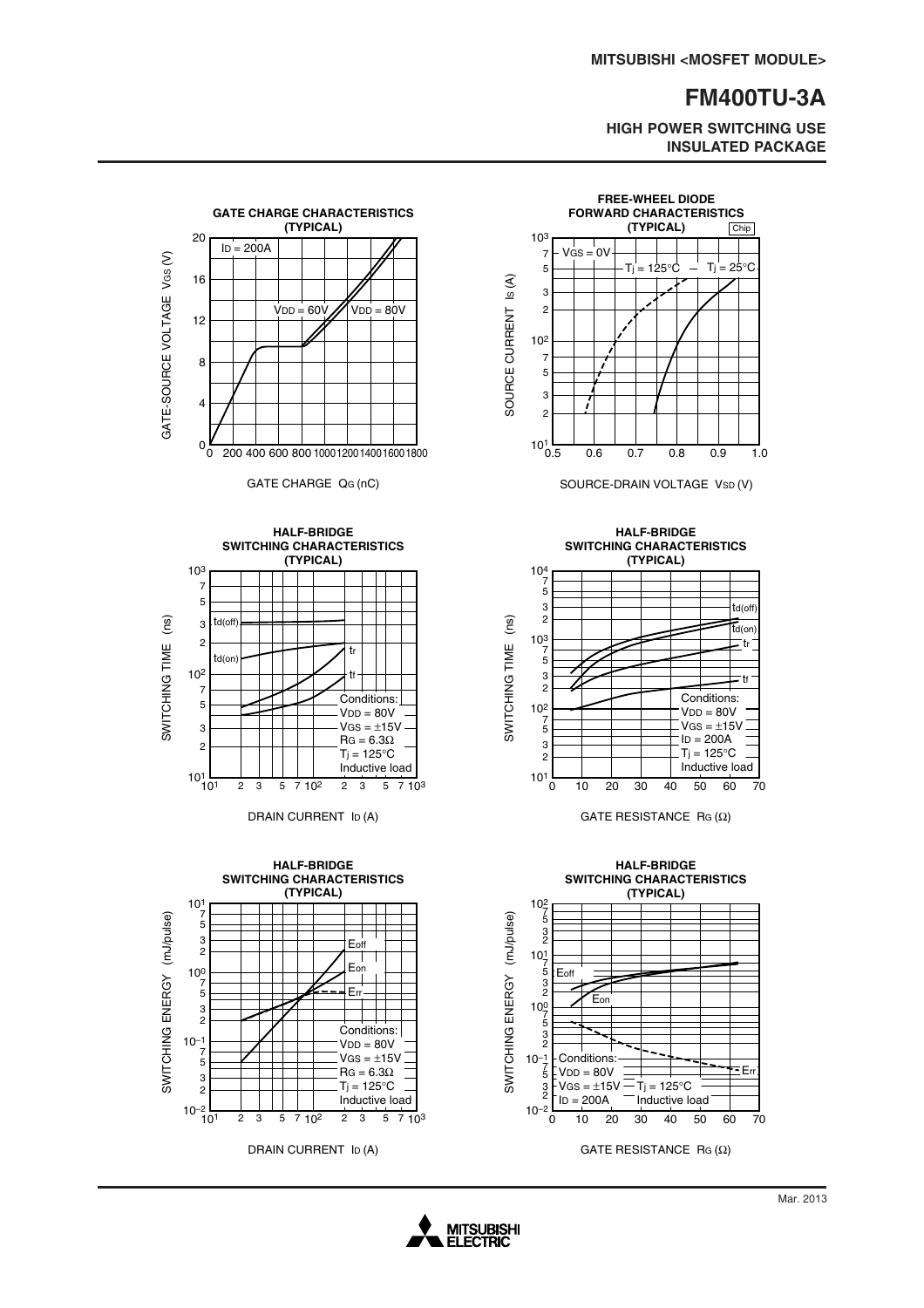**HIGH POWER SWITCHING USE INSULATED PACKAGE**



**CHIP LAYOUT**



The company name and product names herein are the trademarks and registered trademarks of the respective companies.